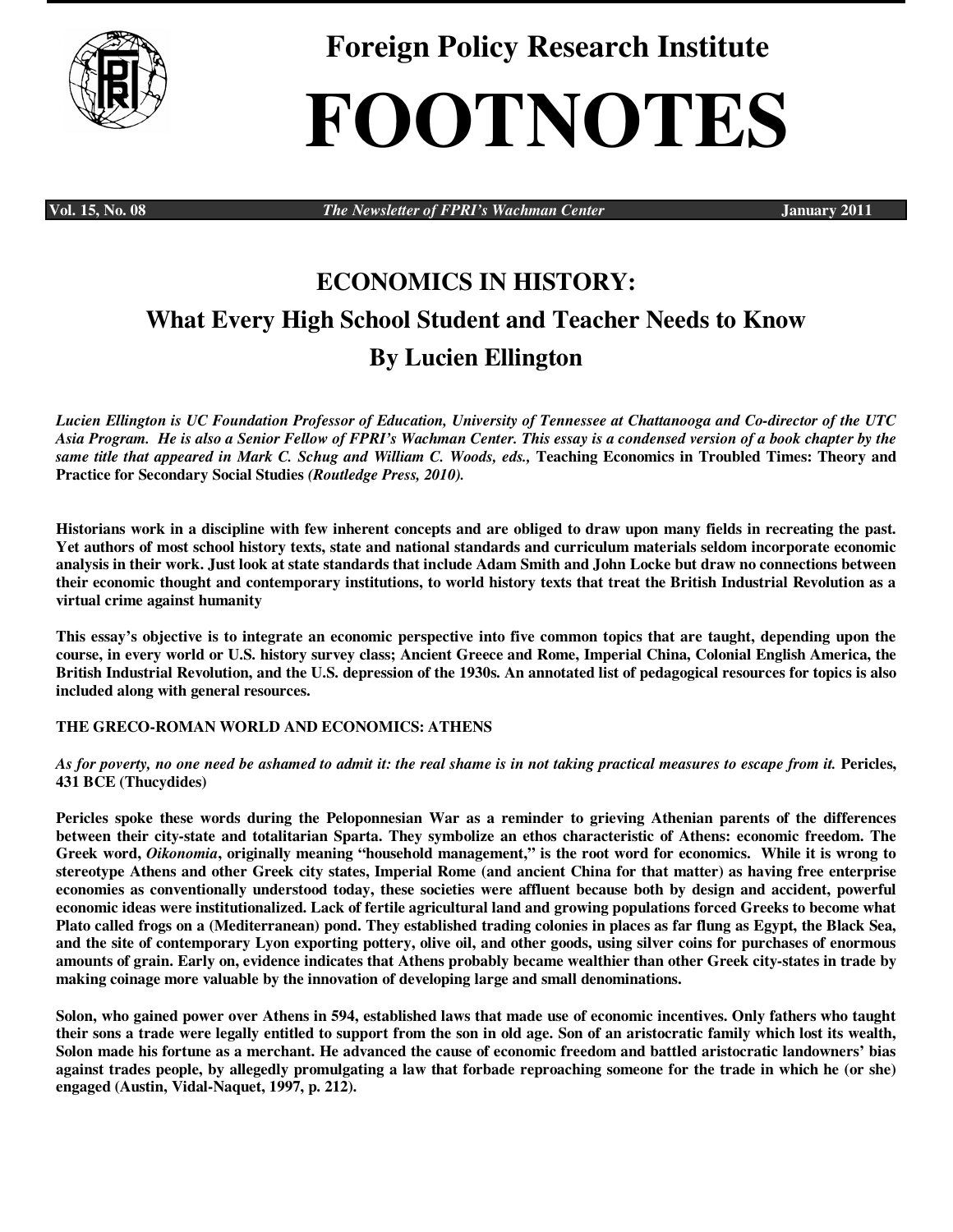**By the mid and late fifth century, Athens was the commercial center of the eastern Mediterranean. Before the Peloponnesian War, Athens was the largest Greek city-state with a probable population of 305,000, including citizens, 100,000 slaves, and 25,000 free born foreigners or** *metics***. More than half the entire population could read and write, insuring the necessary human capital for a variety of enterprises (Grant, 1992, p. 67). The legal system generally maintained positive institutional support for economic activity. Although a wide variety of taxes were placed on goods and services, they were low and there were few property taxes. Maritime loans—enforced by written contract—provided an incentive for foreign trade. Although metics and slaves couldn't own agricultural land, virtually all of the former, and many of the latter, engaged in commercial enterprises with metics as owners and slaves as employees at different levels.** 

**By the fourth century both metics and slaves could enter into written contracts. Also, unlike the case in some other Greek citystates, most notably Sparta, there were opportunities for economic and social mobility. Slaves, most of whom were not Athenian, could be freed and become metics and, more rarely, even citizens. Metics, who were dominant in commerce, could occasionally become citizens. One famous entrepreneur, Pasion, began his career as a slave in a bank, was freed and elevated to Metic and then to citizen status. When he died, he owned a bank, a shield workshop, and extensive real estate and assets (Grant, 1992, p. 113). The economic incentives and economic freedom of Athens, in sharp contrast with Sparta, helped to make it affluent and socially stable. While metics** *chose* **to come to Athens and the city had virtually no slave revolts, in Sparta's garrison state slave revolts were frequent enough to always be a security concern. Athens was absorbed by Macedonia and then later by the Roman Empire, but its golden age cannot be fully explained unless its successful economy is understood.** 

# **THE ROMAN EMPIRE**

*Extremely low taxes encourage investment. The ordinary Roman works two days a year to pay his taxes.* **Professor Rufus Fears ("Freedom in the Roman Empire, 2001")** 

**Athens prospered for a little more than a century with economic freedom but its widespread institutionalization in Rome's massive empire, stretching from Britain to what is now Iraq, fostered a general prosperity lasting roughly three centuries. Lord Acton, the famous historian of freedom, provoked his contemporaries when he said that the Roman Empire did more for liberty than the earlier republic. However, if economic liberty is considered as valuable as political liberty, he was correct (Fears, 2001, p. 34). In the early imperial period, although republican political liberties vanished, taxes were low, and social mobility prevalent, most people in a multicultural polity could live the lives they chose, and a free market economy brought goods and services from the known world to Roman cities.** 

**The Roman Empire was not a modern economy; aristocrats enjoyed legal privileges, slavery existed, technology was uneven. There was excellent infrastructure such as roads but it was below average in scientific advancement compared to China, and other civilizations – and there was popular prejudice against merchants. Still, Rome with nearly a million people, and numerous other cities in an empire ranging between 50 and 65 million people, maintained a legal system that was not discriminatory toward commerce, used one basic currency, and had a critical mass of literate people. Women could even own (but not sell) property, a condition unthinkable in Ancient Greece (Fears, 2001, p. 35). A large middle class lived in the cities (Grant, 1992, p. 116).** 

**Although freeing of slaves (manumission) occurred in Athens and other Greek cities, it was more widespread in the Roman Empire. Unlike those in Greece, Roman slaves could own property. They were shopkeepers, merchants, and providers of services in Roman cities. Slaves could even save money and purchase their own freedom. Although people died earlier in antiquity, many slaves, and virtually all domestic slaves could expect manumission by age 30 (Grant, 1992, p. 115).** 

**Imperial Rome's government was reluctant to interfere with local politics and focused on providing national and domestic security and maintaining a road system. The early Roman Empire had an efficient and small bureaucracy. Significant numbers of prosperous citizens in Rome and other imperial cities enjoyed tourism and hotels, bookshops, and good food provided by the private sector. They also relished products from both China and India. Trade was particularly brisk with coastal India. Roman imports included cotton cloth, exotic animals, and spices, particularly pepper. The Romans exported glass, cosmetics, and silverware to India but by far, the biggest export was Roman gold coinage. The latter led to a cash flow problem in the Roman Empire which the famous essayist and imperial official, Pliny the elder, lamented in the mid-first century (Davis, 2009, pp. 9-12).** 

**For many reasons—including the lingering prejudice of elite Romans toward merchants—the Western Roman Empire's economic fortunes waned from the fourth century until the fall. As the economy worsened, the once modest bureaucracy expanded and taxes rose. Various emperors attempted policies such as currency devaluation, including issuing tin plated copper coins instead of the normal issue silver, with predictable results: rampant inflation and hoarding of silver coins.** 

**As procuring steady supplies of food became a problem in the latter empire, wage and price controls were also tried with Emperor Diocletian's attempt being the most far reaching. Faced with inflation that made money so worthless that barter was**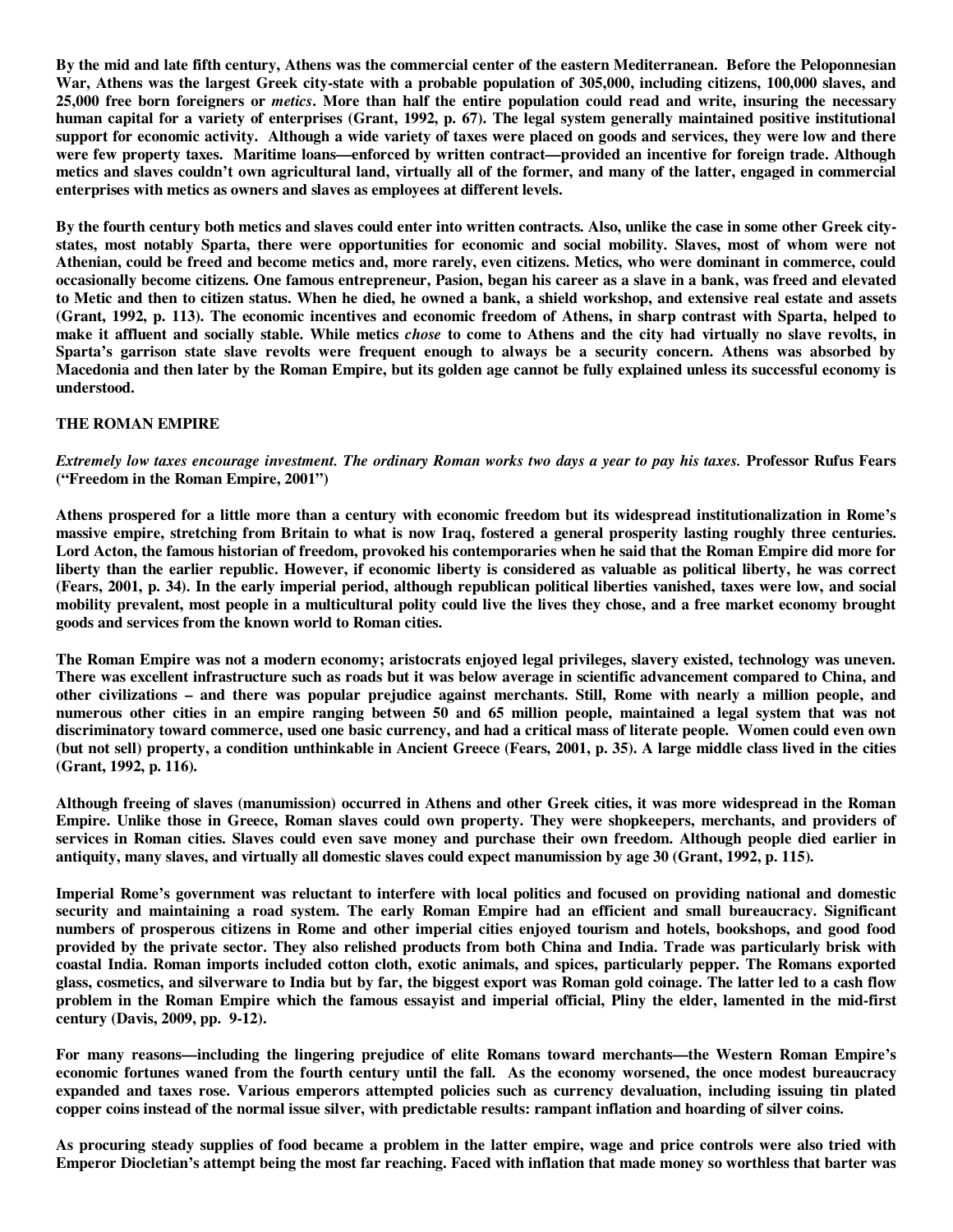**making a major comeback, Diocletian issued an edict in 301 CE covering well over 1,000 wages and prices (Schuettinger & Butler, 1978, pp. 19-26). The preamble to Diocletian's edict has a contemporary ring as he blamed merchants, who he labeled "uncontrollable madmen," for Rome's problems (Hooper, 1979, p. 492). Diocletian's results were predictable. Temporary price stability came at the cost of hoarding, shortages, a black market, and mob violence against merchants who exceeded set price levels. Emperor Diocletian abdicated four years later, after issuing the edicts, complaining of the stress of governing.** 

**As the Western empire neared its end, emperors frantically tried to micromanage the economy with more price controls as well as wage controls on certain occupations. This led to the army being responsible for forcing people to remain in jobs with regulated wages when they tried to find better compensation. Not only did the economic distortions grow much worse but invading Germanic tribes gained large numbers of Roman citizen sympathizers from bad policies. Rome's economic history, like that of any society, has positive and negative lessons.** 

# **IMPERIAL CHINA AND ECONOMIC FREEDOM**

#### *The more prohibitions there are, the poorer the people will be.* **(Lao Tzu, 6th Century BCE)**

**In 1500 at the dawn of Europe's age of exploration, China had absolutely no incentive to "discover" new trade routes to Europe. Despite periods of disunification, Chinese enjoyed what was probably the world's richest economy for many years ranging from the Han Dynasty (202 BCE-220 CE) until approximately the mid-eighteenth century. Although China, like Greece and Rome, was primarily an agricultural society, the empire was a world leader in technology, and enjoyed a vibrant commercial sector, some manufacturing, and domestic and international trade. China's trade surplus with Europe lasted well into the nineteenth century. The primary reasons behind China's wealth were political and legal systems that generally supported—although sometimes unintentionally—economic freedom and a culture of entrepreneurship and innovation.** 

**Imperial Chinese institutions, beginning with the Han Dynasty, were undergirded by a combination of three belief systems: Legalism, Daoism, and Confucianism. Each had substantial components that helped to facilitate economic growth. Legalists believed that people acted from self-interest so rulers should systematically promulgate laws that tie individual self-interest to societal progress. This meant creating a legal framework that rewarded wealth acquisition and curtailed overly ambitious government bureaucrats from exceeding their authority regarding tax collection and private sector regulation.** 

**Beginning with the Han dynasty, Confucianism gained favor among political elites. By the Song Dynasties (960-1279), it formed the basis of China's educational system. Mastery of rigorous Confucian-based examinations, rather than a privileged birth, was the key to top positions in the Chinese bureaucracy by the millennium. This helped to eliminate feudalism 400-500 years earlier than Europe and thus expanded labor market freedom. Confucians advocated individual ethics, selfresponsibility, self-cultivation, and a small but effective government bureaucracy. Although Confucian scholar-bureaucrats disdained merchants as parasites, they also recognized their social usefulness and usually left them alone, while competently administering a state that generally kept taxes low, maintained a grand canal linking China's two great maritime commercial arteries, the Yellow and Yang Tse Rivers, and for much of China's history secured the famous Silk Roads linking Chinese traders with Central Asia, India, and the Mediterranean.** 

**Libertarian ideas are evident in Daoism, the third great Chinese belief system, as David Boaz (1997) noted in his introduction to the** *Libertarian Reader***. The central Daoist idea that is basic to economic freedom is that it is usually better for society if rulers stand aside and let the people get on with the daily business of living.** 

**The institutional-legal structure described above was fully in place by the middle of the Song dynasty and for the next several hundred years, despite dislocations and even foreign conquest, the economy prospered. Large agricultural surpluses were generated through technology and genetically resistant seeds, which in turn created rapidly expanding food supplies and markets. With the discovery of Mexico and Peru's silver mines, China became the world's largest sixteenth century importer of the precious metal. The silver imports fueled even more economic expansion (Rawski, 2008). The Chinese exported vast quantities of tea, porcelain and silk to Europeans. Domestically, through local markets or major distributors who used the Grand Canal to transport food nationally, agricultural productivity advances meant that small farmers in the South's "rice bowl" were able to feed their families, pay taxes, and still market an average of 40 percent of annual yields (2004, Asia for Educators).** 

**Besides the absence of a feudal system, long-term de facto property rights also enabled Chinese farmers to prosper. Although theoretically, the emperor owned all land, the institutional structures described earlier acted as a powerful check on arbitrary imperial power and farmers were left alone so they could ensure that the nation had enough to eat. Even though China's economy was agrarian-based with products like tea and silk, industries such as iron, ship building, salt, and porcelain flourished. The government controlled sales of a few industries such as salt, but most manufacturing was less regulated. Imperial Chinese cities featured vibrant commercial activity. By 1700, an elaborate system of remittance banks existed and provided capital for merchants. Merchants deposited cash in one locale, received a remittance certificate, and used it in another part of the empire as payment for transactions (2006, Asia for Educators).**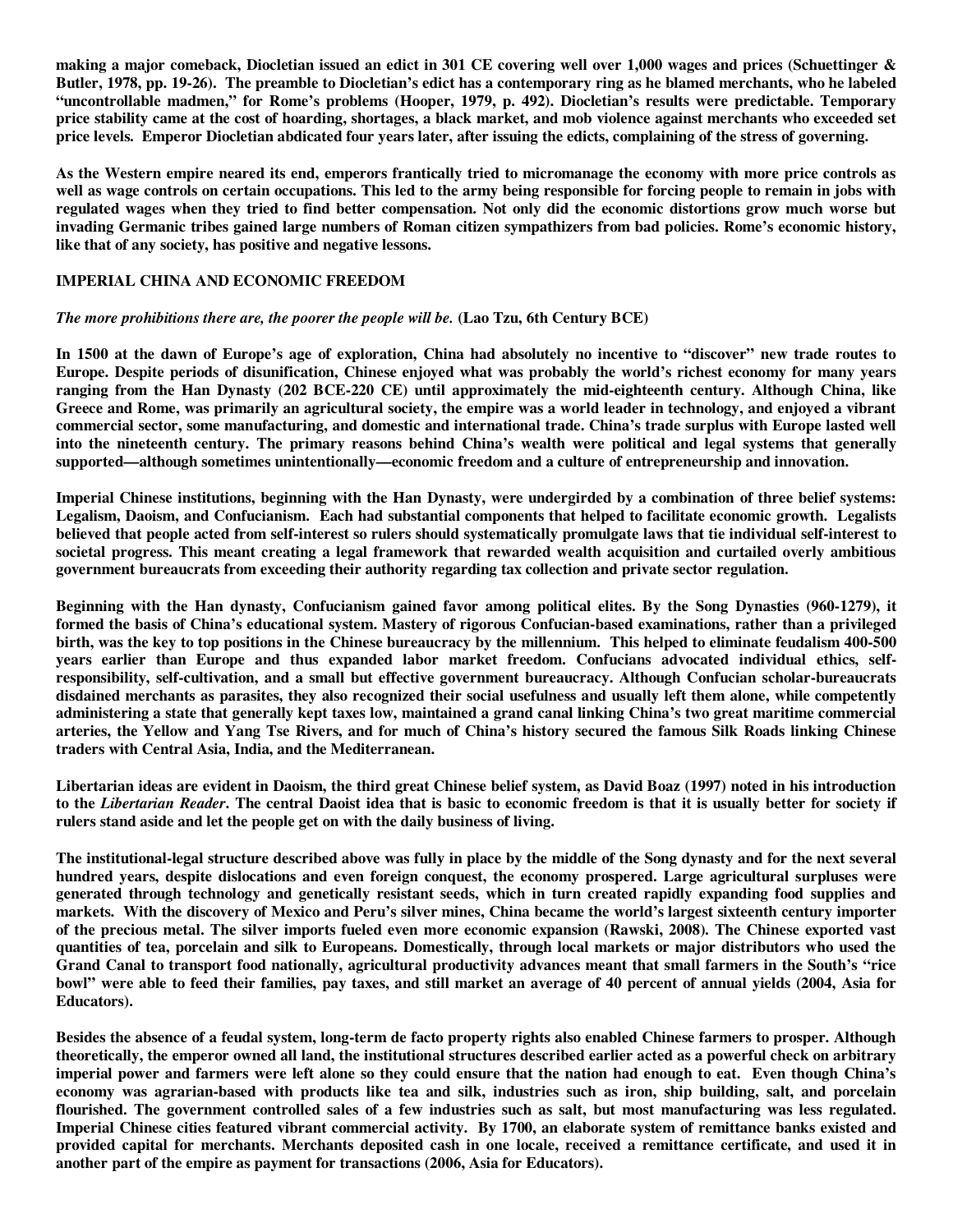**In the nineteenth century, an elite prejudice against science and technology, overpopulation, the Taiping rebellion, which dwarfed the American Civil War, and European encroachment weakened China's economy. Ultimately, in 1911 the imperial era ended. While imperial China is included in every world history textbook, explanations of the economics behind the wealth are largely non-existent.** 

#### **ENGLISH COLONIAL AMERICA**

*The material standard of living enjoyed by the typical white family unit in the thirteen mainland English colonies was almost certainly the highest in the world by the 1770s.* **Professor Edwin Perkins (The Economy of Colonial America 1980, p. 145)** 

**The approximately two and a half million people who lived in Britain's American colonies created, by the standards of the day, an economic powerhouse decades before the war for independence. On that war's eve, the median annual per capita income of the free colonial population, converted into dollars, was somewhere between \$65 and \$165 higher than Britain. Since the colonists were subject to lower tax rates than the English, the typical American family enjoyed a standard of living 20 percent higher than their English counterparts. In 1700, colonial gross domestic product had been four percent of England's; by 1770 it was 40 percent (Perkins, 1980, p. 145, 164). The average British soldier in the French and Indian War was two inches shorter than his colonial counterpart because of differing affluence levels (McDougall, 2004, p. 123). Although slavery is a pernicious institution, even black slaves, who constituted about 20 percent of the colonial population, had a better standard of living when compared to agricultural workers in Africa and South America and on average enjoyed steady increases during the eighteenth century (Perkins, 1980, p. 78). The vital question in understanding both the colonial period and the roots of American affluence is how did all this happen?** 

**The lower labor costs on the southern plantations and the British provision of virtually no-cost military protection until the last decade of the period are part of the reasons for colonial prosperity but far from the only ones. A few of the many factors responsible for most of this amazing success story include the impact of political and legal institutions upon economic activity, competitive labor markets, low taxes, and the fostering of a culture friendly to entrepreneurship and merchants.** 

**Unlike the Conquistadores, who epitomized Imperial Spain's strategy in the New World, finding, extracting, and transporting precious metals back to the mother country—the first English settlers were subject to English legal and political traditions and different incentive structures. The sanctity of private property rights was becoming institutionalized in English political culture. Also, the almost total absence of gold and silver in English America meant that colonists did not have the precious metals extraction option. After a brief failed experiment with common ownership of land in the Massachusetts Bay Colony in the early 1620s, founder William Bradford quickly initiated the shift from public to private ownership that made, in his 1623 words …"all hands very industrious…." (Schug, Caldwell & Ferrarini, 2006, p.39). Cheap land made private property ownership and its accrued benefits even more important in the American colonies than in England. By the latter colonial period a majority of American farmers outright owned and worked their land and tenancy rates were low by European standards. In England, absentee landed gentry owned most land, which was worked by tenants with few economic incentives for productivity. Farm owner operators of 40 acres or more of farms only held about one-quarter of English farm land (Perkins, 1980, pp. 41-42).** 

**Labor was a scarce commodity in most of the 13 colonies and the colonial population expanded as Europeans left the old world for economic opportunities. Although large scale manufacturing, with the exceptions of shipbuilding and iron, was never a major part of the colonial economy, artisans and merchants found the colonies and particularly the growing urban centers, attractive. For silver smiths, candle makers and black smiths not only were fees and wages on average 30 to 100 percent higher than for identical work in England, but the absence of an institutionalized guild system meant that unlike in Britain, an aspiring artisan had more freedom to produce goods or services (Perkins, 1980, p .82).** 

**Farmers, artisans, and merchants were also richer than their counterparts in England for yet another reason; Americans had more disposable income because of tax rates that were among the lowest of all organized governments. Until the now infamous tax increases of the 1760s, English colonists paid a little under 20 percent on average of the rates of the mother country. Port cities such as Boston and Philadelphia tended to have the highest colonial tax rates, but residents in those cities only paid a total of 4-5 percent of annual incomes in taxes (Perkins, 1980, pp. 123-125).** 

**Colonial economic success stories are impressive. New Englanders were adroit at both building ships and transporting goods throughout the British Empire as well as to other countries. The New England colonies literally became a world shipping power (North, 1966, p. 40). Foreign trade accounted for 10-12 percent of colonial economic output with New England business concerns selling dried fish to southern Europe and a variety of goods including horses, pine boards, cattle, and candles to the Caribbean. The middle colonies also exported products to Southern Europe and the West Indies including bread, flour, wheat, and salted pork. A variety of merchants operated in American cities selling imports from Britain and other European countries as well as domestically produced merchandise (Perkins, 1980, pp. 17-36). Southern colonists exported tobacco and indigo as well. Although with the exception of iron, large scale manufacturing was rare in America, more and more merchants, planters, and professionals were experimenting with manufacturing as side lights by the end of the period and**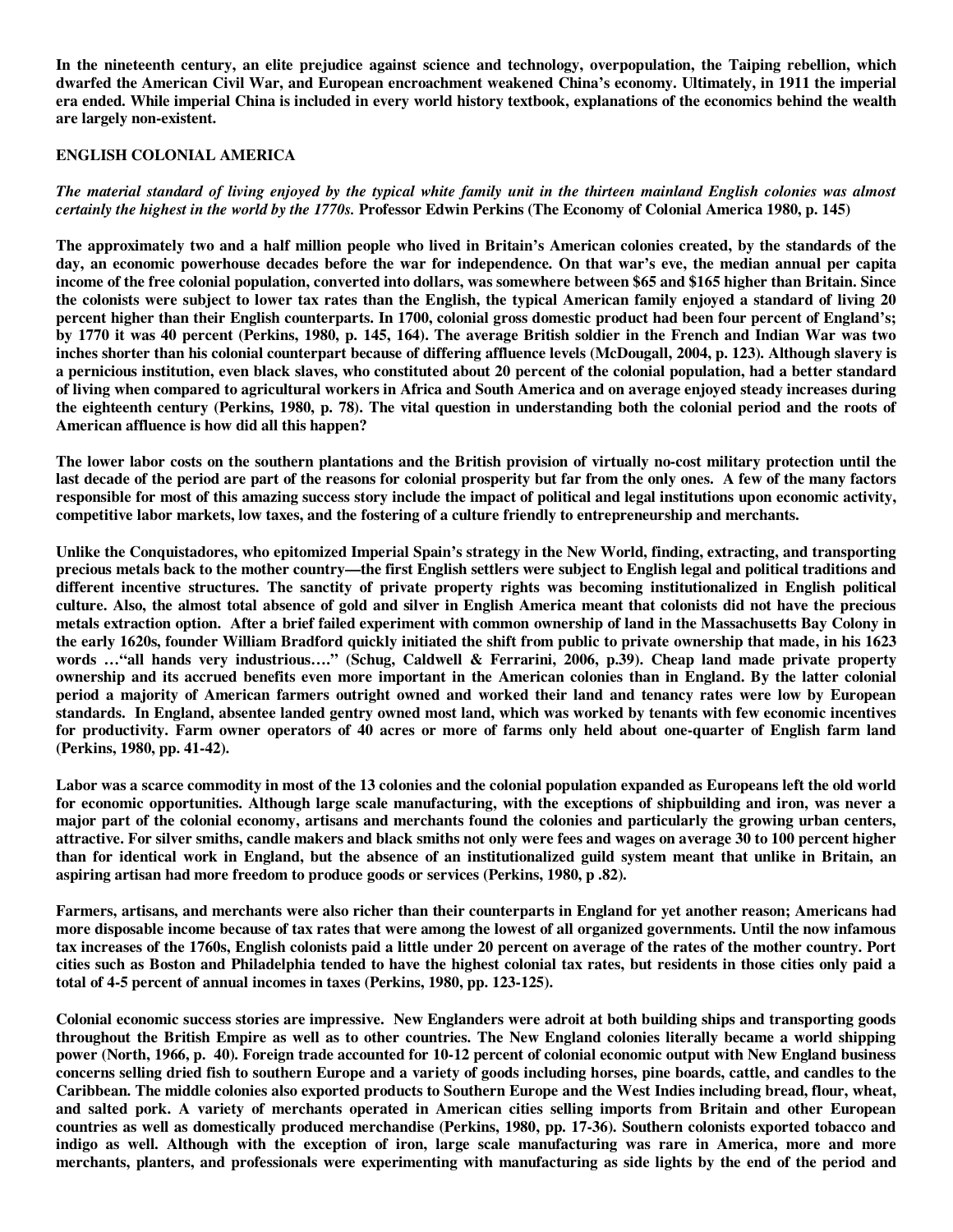**investments ranged from hat to candle factories.** 

**In part, impressive levels of colonial growth and affluence were generated because from the start, there was no entrenched aristocracy which looked down on business. The culture of entrepreneurship flourished in the colonies. Even southern planters might engage in commercial farming, also practice law, and dabble in investing in export ventures. Merchants enjoyed high status and unlike in Europe, had a much easier time becoming involved in government. The U.S. tradition of respect for merchants and business leadership in politics pre-dates the founding of the nation as does the American tradition of achieving affluence and being proud of it.** 

# **THE BRITISH INDUSTRIAL REVOLUTION: A DARK TIME?**

*There is however, one supreme myth which more than any other has served to discredit the economic system to which we owe our present-day civilization…. It is the legend of the deterioration of the position of the working classes in consequence of the rise of capitalism.* **F.A. Hayek (Capitalism and the Historians, 1963, p.10)** 

**Nowhere is Hayek's above assertion more valid than during the British Industrial Revolution. In 2004 research for a Fordham Foundation project focusing upon world history texts, the author examined how this seminal event was treated in five leading high school world history texts (Ravitch, 2004). Typically, coverage is a combination of a few pages on impressive advances in technology and more space devoted to the horrid conditions of the British working class in general and children in particular. Consider a "student interactive" page from a leading text telling the story of a small boy who left his rural family to join an uncle in a textile factory. Once students have read the account and seen a graphic portrait of a boy frantically working with a menacing looking adult watching, they are given this "portfolio" assignment.** 

# *After a 12 hour day at the mill, you decided to write a letter to your family. In your letter, describe your new job and say whether you want to keep working here in Manchester or go back home to the farm* **(Ellis and Esler, 2003, p. 507).**

**This typical, probably unintentional distortion of the industrial revolution is an educational one. However, misleading examples about the event abound in literature and cinema. Perhaps no topic in economic history has been so misrepresented. What were the industrial revolution's economic effects in Britain when it was occurring? What were the various opinions about industrialization at the time? How does an economic analysis of housing for the poor and child factory labor influence your understanding of the industrial revolution?** 

**The general short-term effect of the industrial revolution is that it improved the standard of living of most British people including the working urban poor. In the early part of the nineteenth century and for decades afterward, new technology and organization resulted in greatly expanded production of goods, beginning with cotton textiles. International trade increased, British population grew but wages did not drop and in many industries they increased. Price levels declined because of better productivity and increased trade. Ordinary English citizens, including all but the poorest of the poor, could attain many new products for the first time including comfortable clothing, tea, coffee, sugar, clocks, handkerchiefs, boots, and wheat bread. They could eat meat, fish, and poultry regularly and not just for special occasions. Even among the urban lower middle and working classes, savings banks, popular newspapers, pamphlets and new Protestant church construction attested to rising standards of living (T.S. Ashton, in Hayek, 1963, pp. 137-155). Factory growth also provided employment stability at higher wages than poor people could find in rural areas and they flocked to the growing cities.** 

**Certainly dangerous and unsanitary conditions existed in many smaller factories and with certain factory operatives. Hand loom workers, in particular, were at risk. But even while events were unfolding, politics, naiveté, and widespread ignorance of the actual lives of the working poor as well as of economics, caused misperception of what was occurring to become conventional wisdom. Opponents of industrialization included Tory landowners, with their deep prejudices against tradesmen and factory owners, and Victorian social reformers.** 

**There were exceptions, particularly among Victorian reformers, but majorities of both groups and their supportive upper middle and upper class publics usually had never set foot in a factory. Tories were ready to believe stories about horrible conditions in factories, quite possibly because of legitimate fears of a depleted low cost agricultural work force. One result was acceptance of a sensational 1831-32 report to Parliament that over exaggerated adverse conditions for children even though subsequent reports in 1833 and 1834 evidentially refuted it (W.H. Hutt, in Hayek, 1963, pp. 159-160.). Content based upon the first Sadler Committee Report, named for the member of Parliament who chaired the committee, still remains conventional history text wisdom. Although Victorian reformers—especially those who visited factories—pointed out legitimate problems, many also thought the factories were bad for workers, including children, because they gave employees enough income to consume too much tea and sweets and encouraged young girls to buy dresses from shops instead of virtuously making their own clothes! Also, opposition to a changing economy coincidentally occurred during the revival of British literary romanticism. This meant talented novelists, most prominently Charles Dickens, were able to add fuel to the rhetorical fires through poignant narratives.**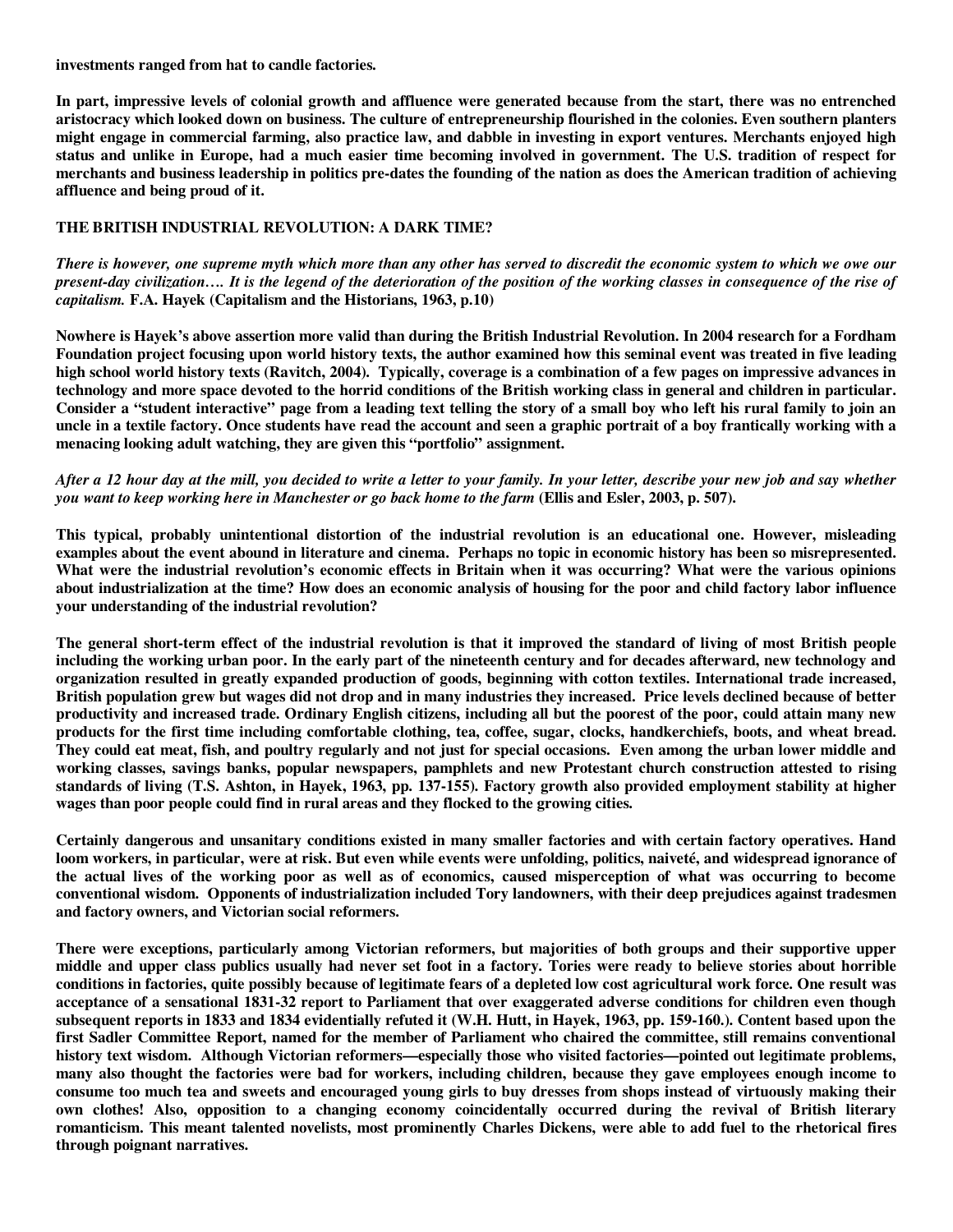**In contemporary texts and popular culture, the industrial revolution and greedy landlords receive exclusive blame for cities characterized by terrible housing for the working poor. These allegations ignore important developments shortly before and during the early years of industrialization that affected the supply and quality of housing for the poor. In the latter decades of the eighteenth century and the first decade and a half of the nineteenth, imperial Britain engaged in a long and costly war with Napoleon. The British government commandeered or paid attractive prices for many of the raw materials, bricks and timber for example, used in home construction. The result was a housing shortage in Britain's cities that most adversely impacted the range of choices for poor immigrants from the rural areas. As small builders struggled to meet pent up and increasing demand for houses, government placed a wide range of taxes on many products to raise much needed war funds and, later, to pay off the national debt. For example, homebuilders and landlords, often the same people, were responsible for paying a tax for each window in a house. Home construction entrepreneurs who built inexpensive homes, many of whom had businesses with only two to five employees, were often capital starved, suffered high bankruptcy rates, and thus had every possible incentive to cut costs. Hence the government, not builders, was at least partially responsible for what one historian has described as "a price on light and air" (T.S. Ashton, in Hayek, 1963, p. 50).** 

**When the question of child labor is analyzed from an economic viewpoint, a different perspective emerges than one of simple degradation and misery. Contrary to the perceptions of many romantics, working in a factory was a better alternative for poor children and their parents than others that existed at the time. Educational opportunities were extremely scarce and even Peter Gaskell, a prominent Victorian reformer and no friend of factories, argued that factories were a better choice for poor children than the streets or remaining at home unattended during the day. An examination of the charge that poor children working in factories were puny and deformed compared to poor children who didn't was empirically refuted in the parliamentary commissioned 1833 and 134 reports (W.H. Hutt, in Hayek, 1963, pp. 168, 174). Rural work, which children regularly undertook, was usually more physically taxing than the relatively light work to which they were assigned in factories. Although the long- term consequences—because of a growth in educational opportunities—were beneficial for many poor children, the unintended short-term consequences of the first child labor laws meant less money for poor families and an abrupt interruption of skills and behaviors that children were learning in the workplace that would help them keep employment as adults (W.H. Hutt, in Hayek, 1963, pp. 180-183.).** 

**Perceptions of the costs and benefits of the British industrial revolution may very well be the single topic most characterized by economic illiteracy.** 

## **THE U.S. AND THE WORLD DEPRESSION**

#### *We will not have any more crashes in our time.* **(John Maynard Keynes, 1927)**

**The U.S. Depression dramatically affected a generation and created public "memories" about the role of government that often resulted in bad economic policies in ensuing decades. The events of the 1930s left an indelible impact on most Americans alive at the time. In 1933, at its depths, 25 percent of all workers were unemployed. After a moderate 1935-37 recovery, by 1938, unemployment soared to over 19 percent and was still at almost 15 percent in 1940. Full employment would only come after the beginning of World War II (Smiley, 2008). Why did the depression occur? What were the effects of government policies intended to fight it? How did impressions of the event influence later government economic policy? Although even experts still disagree about the causes and consequences of the depression, textbook treatment usually concentrates on human misery but not analysis of causes and effects.** 

**The events leading up to the American depression had both domestic and international causes. Domestically, a boom in stocks caused their overvaluation. Eventually the "Bubble" burst in October 1929 with the Wall Street crash. This event, however, only triggered the depression and was not a long-term cause of it or, undoubtedly, of its exceptional U.S. longevity. Since the end of World War 1, foreign investors and governments were allowed to buy gold from the United States, which remained on the gold standard and owned approximately 40 percent of the monetary version of the precious metal. In 1928, investors and governments in countries with unstable currencies bought large amounts of gold from the United States. The Federal Reserve Board, in an attempt to stem the gold outflow, raised the discount rate it charged member banks, pushing up interest rates. Although the move was intended to incentivize foreigners to buy American bonds instead of gold, the policy also raised interest rates throughout the U.S. economy, which discouraged business spending (Schug, Caldwell, Ferrarini, 2006, p. 352).** 

**The Hoover Administration attempted several policies including first reducing taxes and then, when government surpluses turned to deficits, raising them which further discouraged business growth. Also the administration and private sector believed that keeping wages high would encourage spending. Less growth meant higher unemployment and major reductions in aggregate spending (Smiley 2008). Herbert Hoover's successor, Franklin Roosevelt, initiated many policies to combat the slump; some of which were effectual and others with serious unintended negative consequences. The more successful policies included Roosevelt's 1933 bank holiday and taking America off the gold standard, which restored American confidence in a banking system that was collapsing.** 

**Government programs—such as the Works Project Administration and the Federal Emergency Relief Act—created**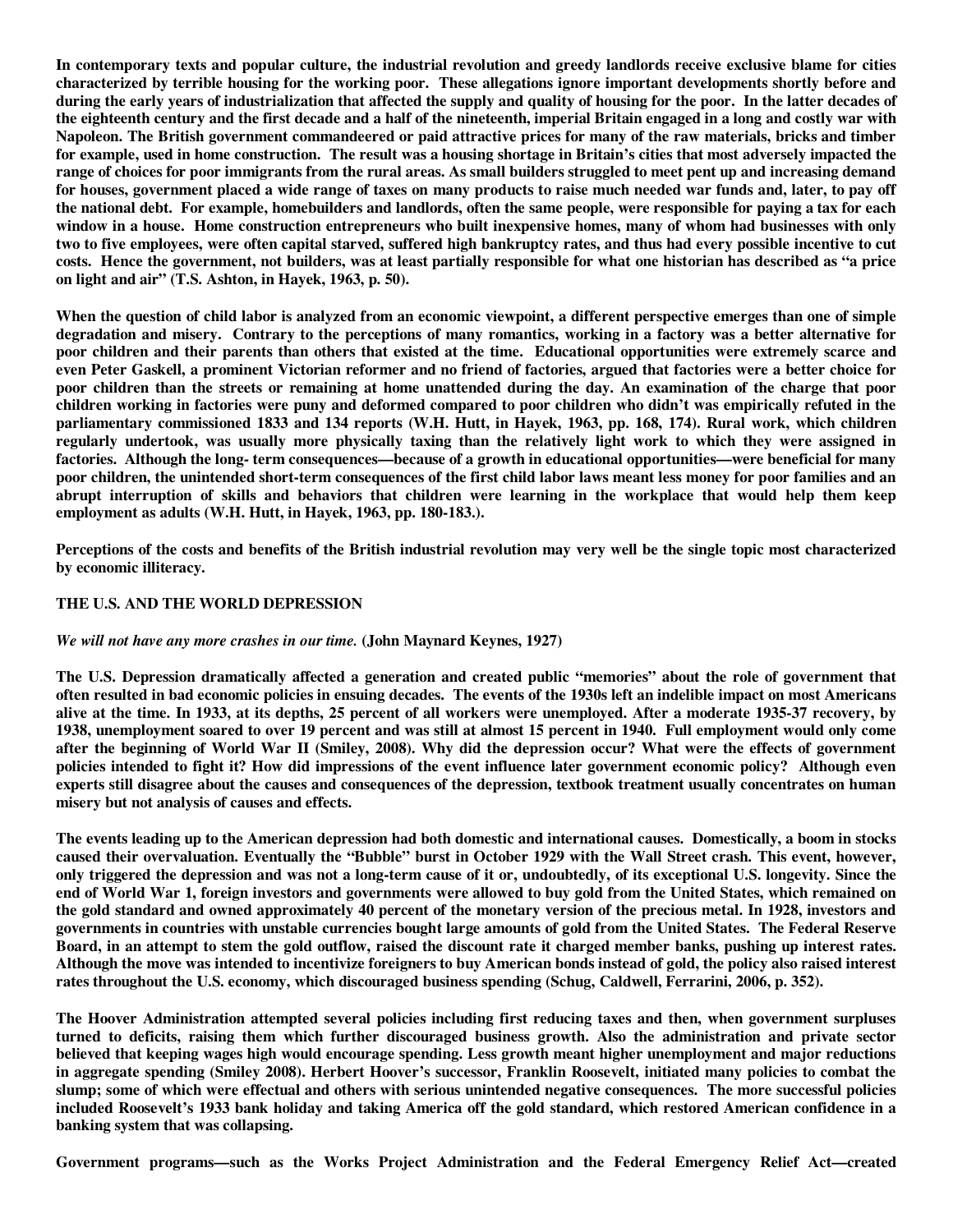**temporary government jobs that increased aggregate demand and spending (Schug, et al, pp. 366-367). However, two federal programs, the Agricultural Adjustment Act (AAA) and the National Recovery Act, made the economy worse. Policymakers based both programs on the assumption that overproduction was the cause of low prices and if production was curtailed prices would rise and producers would earn more. The AAA slaughtered six million pigs and managed to salvage only a fraction of the meat, when many Americans were hungry, and paid cotton farmers to destroy a quarter of planted crops, which gave landowners but not tenants economic relief. The National Recovery Act employed the same policy with major industries as the government coordinated production. The effect of both programs was to make some agricultural products and industrial products too expensive for many Americans to buy, as well as to increase unemployment on farms and in factories (Smiley, 2008).** 

**Even though full employment did not occur until World War II, because of Roosevelt's charisma and numerous high profile government initiatives, most ordinary Americans believed his policies were responsible for ending the depression. These policies were partially based on the ideas of economist John Maynard Keynes, who perpetuated the notion that policymakers could manipulate the economy like a machine. The basic Keynesian idea was that government should spend less in good times, building a surplus, and increase spending in bad times to prime the economic pump. For decades after the 1930s Keynesian economics, which ignored perpetual incentives for governments to always spend, was conventional wisdom. Eventually, the economic doldrums of the 1970s and early 1980s ended, for at least a large segment of the general public and policymakers, a**  faith in the efficacy of significant widespread government management of the economy. Certainly, the question of **government's role in the economy, always an ongoing source of debate, is still relevant today.** 

## **CONCLUSION: TEACHING RESOURCES**

**Numerous resources are available to assist teachers in integrating economics into world and U.S. history courses. Table 11.1 offers several websites, curriculum guides, books, and audio courses developed by excellent scholars and teachers. These resources contain content and classroom activities that are particularly applicable for high school and university survey level history instructors.** 

**Educators should think "outside the box" when considering entries included in the table. For example, teachers typically don't consider audio resources as good pedagogical tools for adolescents. However, Professor Rufus Fears, the single-most popular lecturer who works with the** *Teaching Company***, clearly understands the importance of economic freedom and dynamically conveys that importance in ways that will most assuredly appeal to many young people. This is true not just in the case of the entry in Table 11.1, but applies to other series Fears has developed for the** *Teaching Company***.** 

**Chapter 1 of Gwartney, Stroup, and Lee's** *Common Sense Economics* **should be required reading in history, as well as economics, classes because it may very well be the single most lucid explanation of economics generalizations currently in print. It contains no supply or demand curves, mathematical formulas or tables laden with statistics yet is a quintessential primer in basic economics.** 

**Finally, given the paucity of teaching materials on the British Industrial Revolution, that employ economic analysis, anyone who teaches world history should read Lawrence Read's essay on child labor also included in Table 11.1.**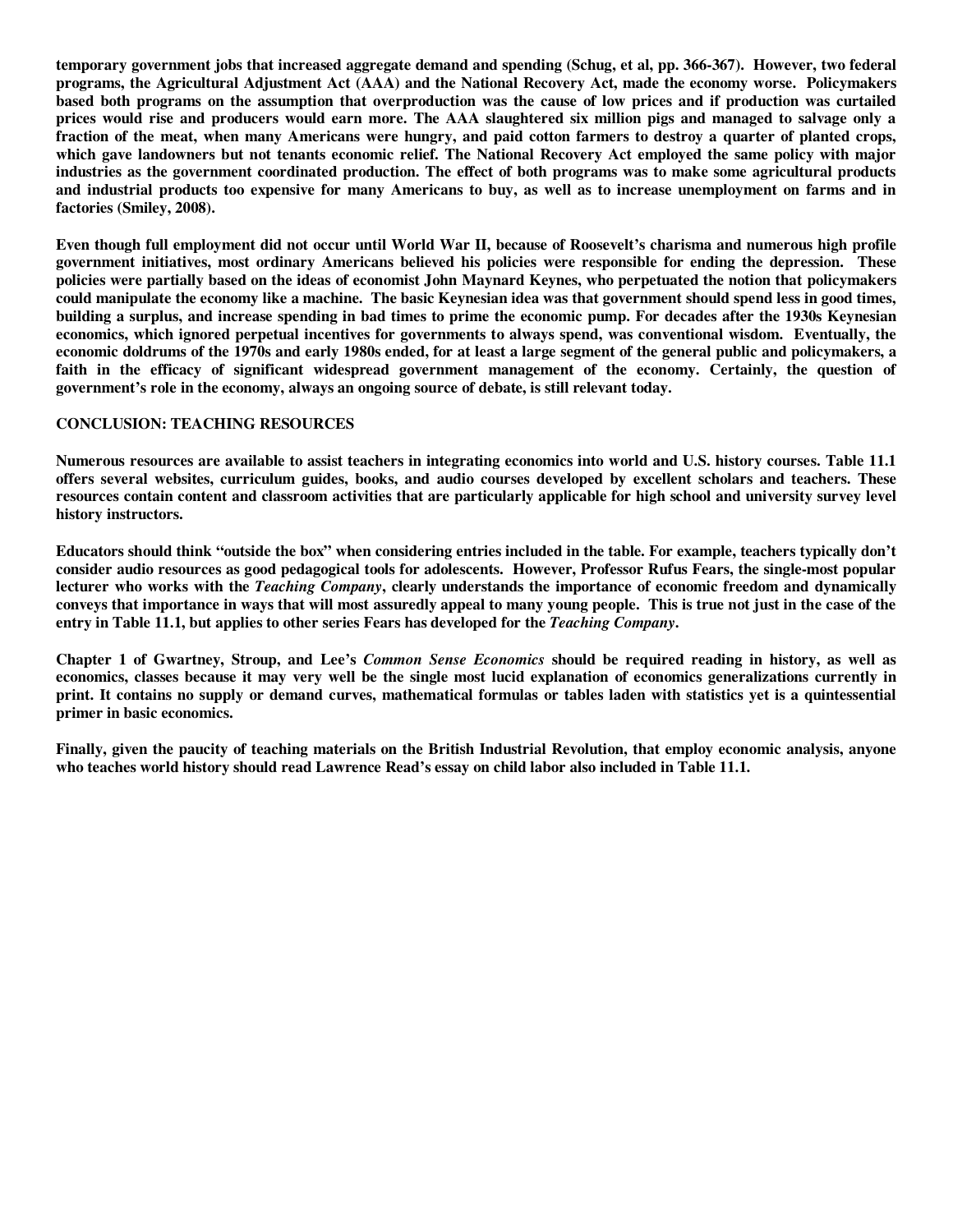*Education About Asia* Website. Ann Arbor MI: Association for Asian Studies Retrieved on November 18, 2009 from <http://www.asian-studies.org/EAA/>. Several economic history articles are available on the Web site of this journal for teachers. Columbia University. Asia for Educators Website. Retrieved on November 18, 2009 from <http://afe.easia.columbia.edu/>. Components on China and Europe, the Silk Roads, and the Song dynasty graphically demonstrate imperial China's economic freedom. Davis, R. 2010. *Global India Circa 100 CE: South Asia in Early World History.*  The chapter on merchants and trade illustrates the long-term power of Indian commerce. Fears, J.R. (2001). "Freedom in the Roman Empire." *Philosophy & Intellectual History: A History of Freedom Part 1.* (audio series with study guide) Chantilly, VA: The . Teaching Company. This series, and several others by a master teaching professor, are highly recommended for students of economic freedom. Gordon, S. (2008). *When Asia Was the World.* Philadelphia, PA: Da Capo Press. The author of this featured History Book Club work includes several chapters that are illustrative of Asia's economic dynamism from 500-1500 CE. Gwartney, J., Stroup, R.L., & Lee, D.R. (2005). *Common Sense Economics.* New York, NY: St. Martin's Press. The best introduction to basic economics available in print. McCorkle, S., Meszaros, B.T., Odorzynski, S.J., Schug, M.C., Watts, M., & Horwich, G. (2002). "Lesson Four: Sparta, Athens, Cuba, and the United States: Ancient and Modern Examples of Command and Market Economies". *Focus: Economic Systems*. New York, NY: National Council on Economic Education. This is an excellent lesson that illustrates economic incentives don't change over time. Public Broadcasting Company. The Roman Empire in the  $1<sup>st</sup>$  Century. Retrieved on November 18, 2009 from <http://www.pbs.org/empires/romans/educators/index.html>. Several video segments illustrating Rome's wealth and social system are available online. Reed, L. "Child Labor and the Industrial Revolution." Retrieved on December 3<sup>rd</sup>, 2009 from< http:// www.mackinac.org/3879> Midland MI :Mackinac Center for Public Policy. Economic analyses of the industrial revolution suitable for classroom use appear virtually non-existent. This Lawerence Reed essay that originally appeared in *The Freeman* is an exception. Roberts, J.T., & Barrett, T. (2004). *The Ancient Greek World.* New York, NY: Oxford University Press. This publication, written for  $9<sup>th</sup>$  graders, is a good general text and resource. There are also volumes in the same series on Rome and imperial China. Schug, M.C., Caldwell, J., & Ferrarini, T.H. (2006). *Focus: Understanding Economics in United States History*. New York, NY: National Council on Economic Education This comprehensive guide is an essential pedagogical tool for any U.S. History instructor.